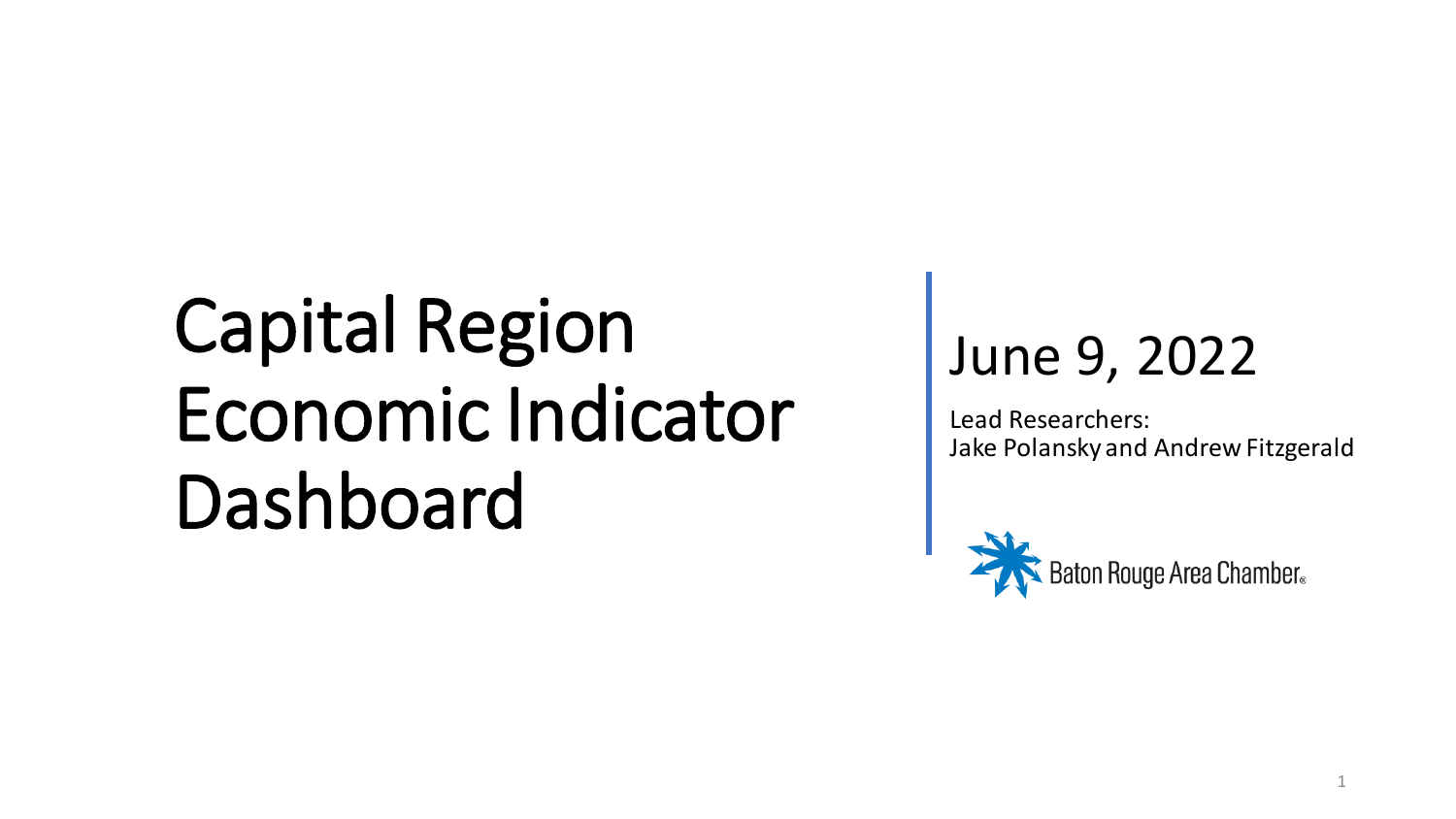Key takeaways from this month's data

- Baton Rouge's 3.1% unemployment rate in April is tied for the lowest on record (slide 6)
- After adding 400 jobs in April, the Capital Region remains 9,000 jobs shy of pre-pandemic nonfarm job levels (slide 3)
- The Leisure & Hospitality industry added 900 jobs this month, bouncing back from March job losses (slide 4)
- Hotel occupancy and revenues remain above pre-pandemic levels (slide 7)
- Four of our seven peer metros have more jobs now than they did prior to the pandemic (slide 5)
- Baton Rouge hit record high employment in April while nonfarm jobs remain about 2% below pre-pandemic levels. BRAC's [analysis](https://brbythenumbers.substack.com/p/the-asymmetric-capital-region-workforce?s=w) dives into some likely causes of this trend (slide 9)

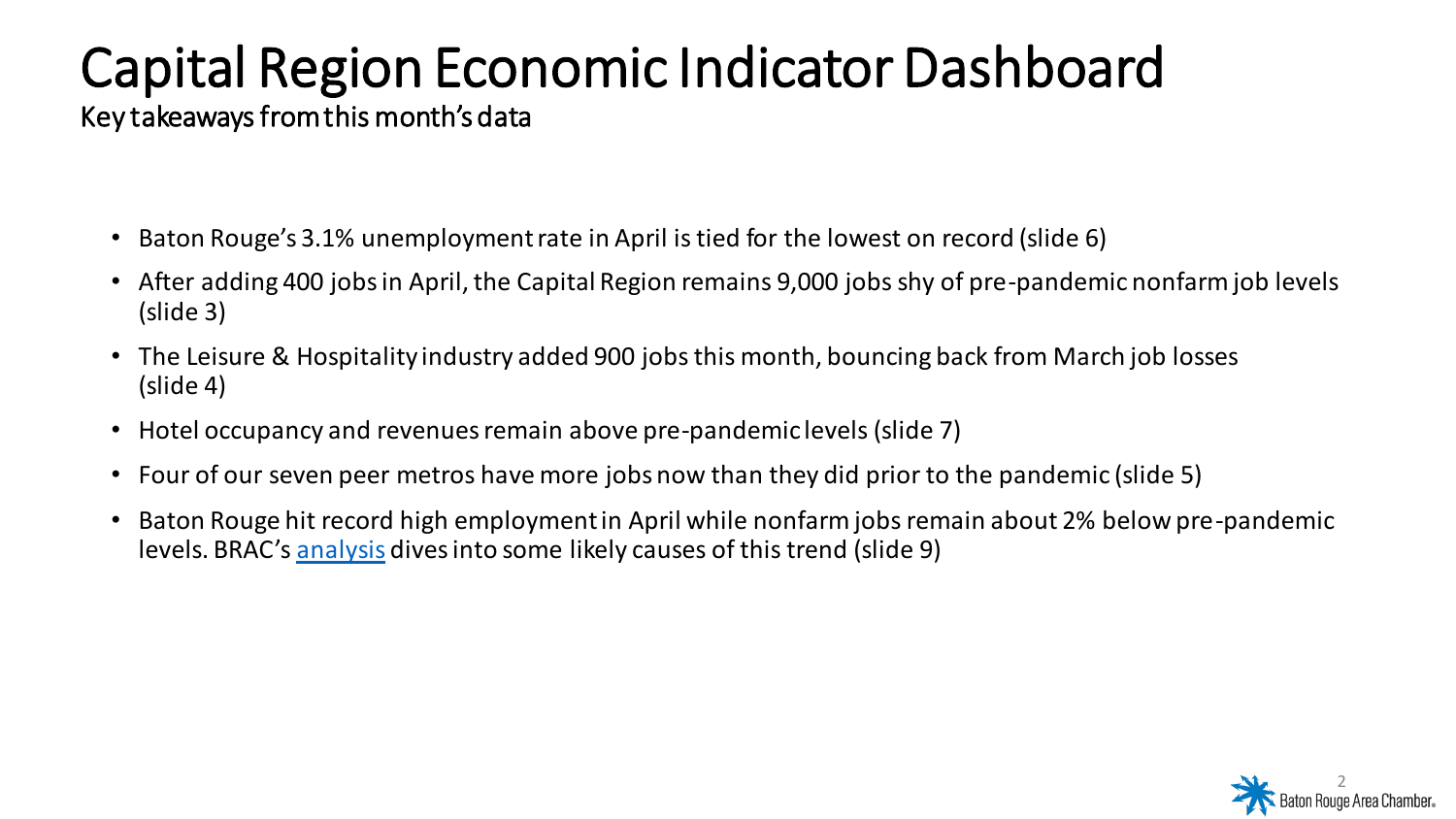Baton Rouge remains 9,000 jobs short of pre-pandemic nonfarm job levels



aton Rouge Area Chamber.

Source: BLS; LWC; and BRAC Analysis \*Technical dates of the recession are 12/2007 to 6/2009, but greatest negative job effects felt in Baton Rouge metro area in 1/2010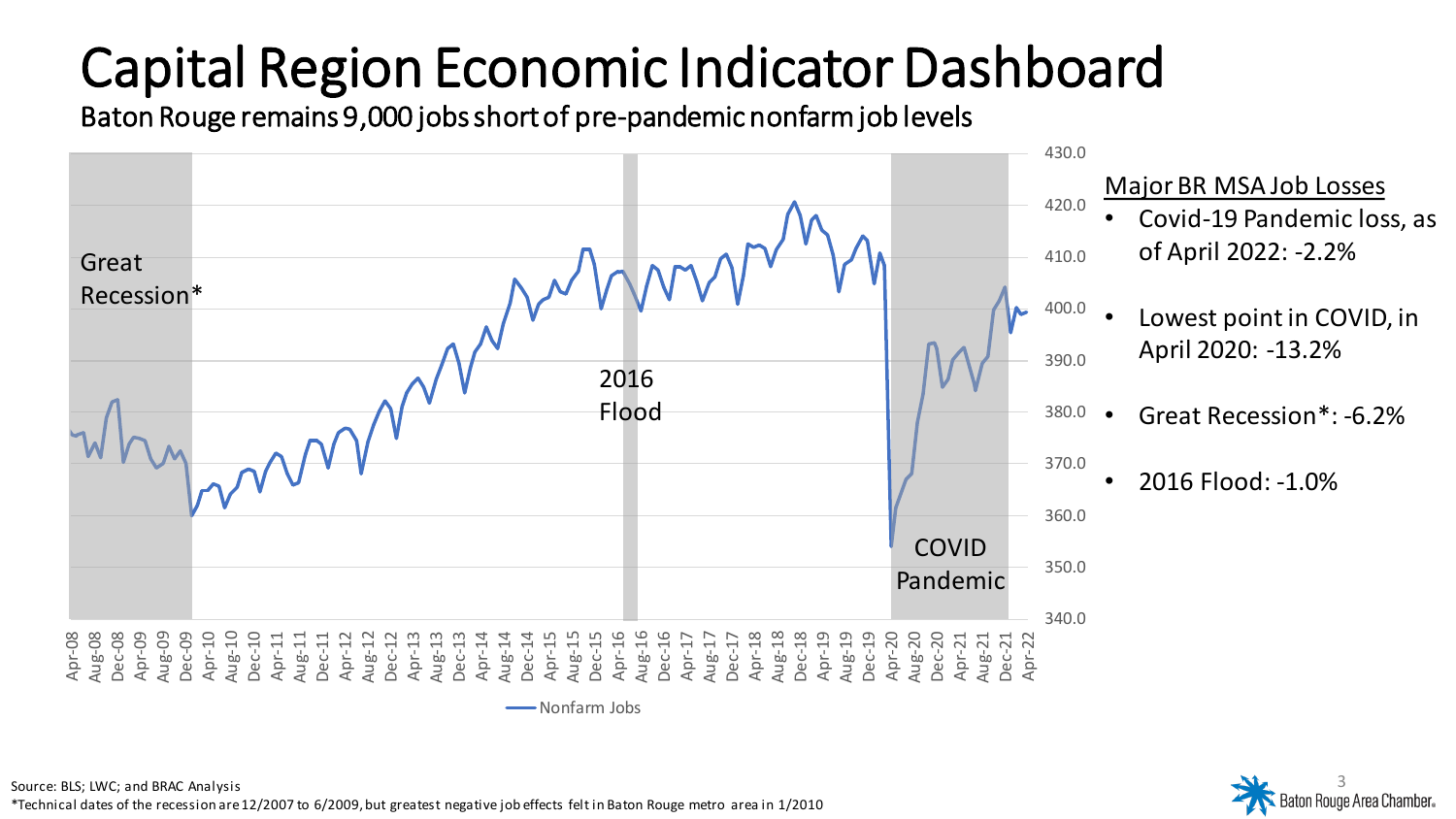The metro added 400 new jobs in April with monthly gains in Leisure & Hospitality, Construction, and Education & Healthcare

#### **Major industries in the Capital Region**

| Industry                                    | <b>COVID Job Change</b> | <b>%age Change</b> |
|---------------------------------------------|-------------------------|--------------------|
| Construction                                | $-4,800$                | $-10.1%$           |
| <b>Professional Services</b>                | $+2,900$                | $+5.8%$            |
| <b>Education &amp; Healthcare</b>           | $-700$                  | $-1.3%$            |
| Leisure & Hospitality                       | $-1,300$                | $-3.4%$            |
| Trade, Transportation &<br><b>Utilities</b> | $+300$                  | $+0.4%$            |
| Manufacturing                               | $-1,000$                | $-3.3%$            |
| Government                                  | $-3,600$                | $-4.6%$            |
| Information                                 | No change               | No change          |

- Leisure & Hospitality bounced back in April (+900 jobs) after losing 1,300 jobs in March
- Jobs figures for major Capital Region industries have remained largely stable over the past two months
- The Professional Services industry has added 3,400 jobs in the last year, mirroring strong national growth for jobs in this sector

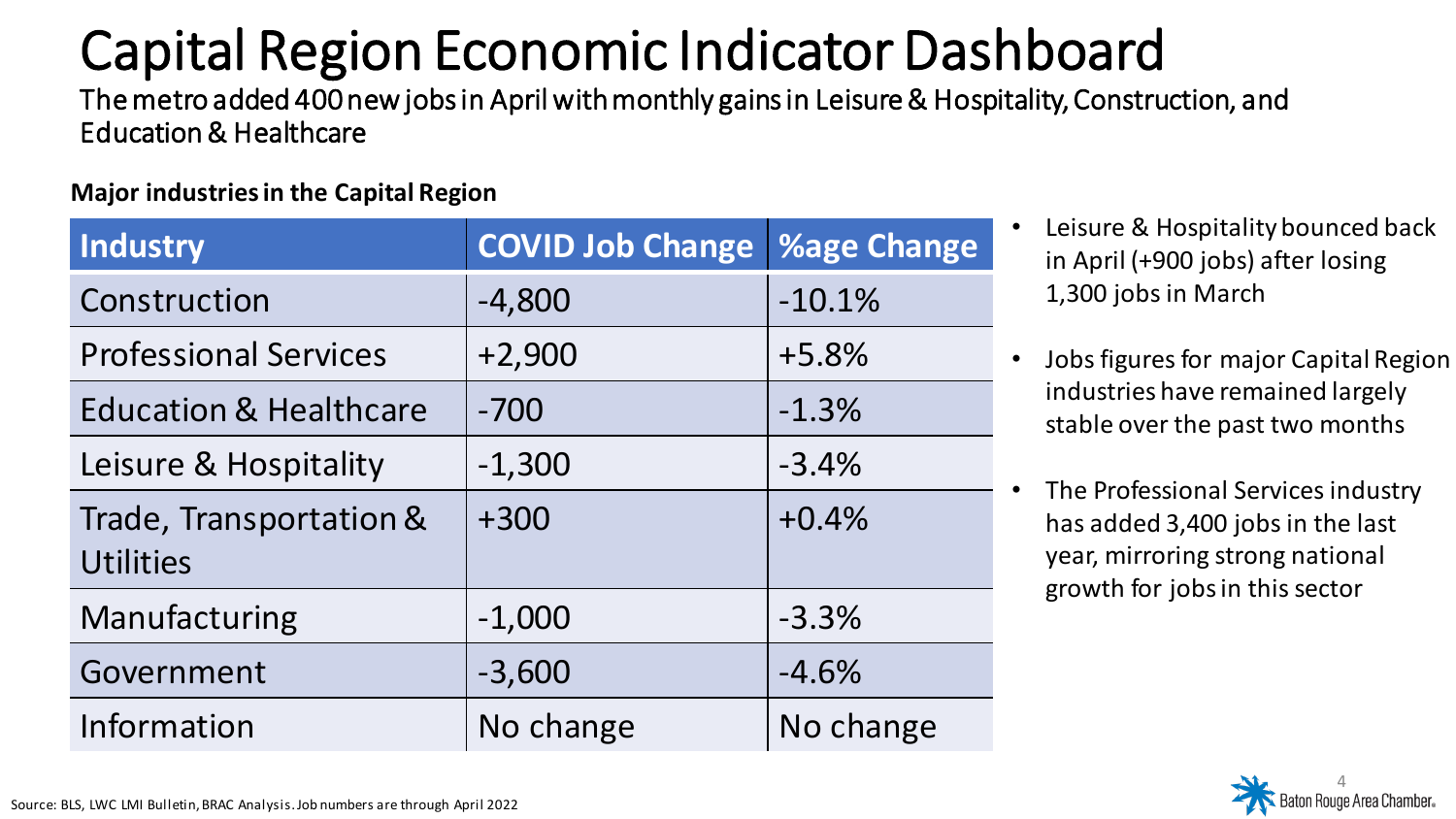Four of our seven peer metros have more jobs now than pre-pandemic



- Louisville and Little Rock joined Greenville and Birmingham this month as peer metros that have recovered all pandemic-era job losses
- Two Louisiana metros (New Orleans and Lafayette) along with Columbia still have fewer jobs than they did pre-pandemic
- Just two metros (New Orleans and Greenville) lost jobs in April with the rest experiencing between 0.1% and 1.3% month-overmonth job growth

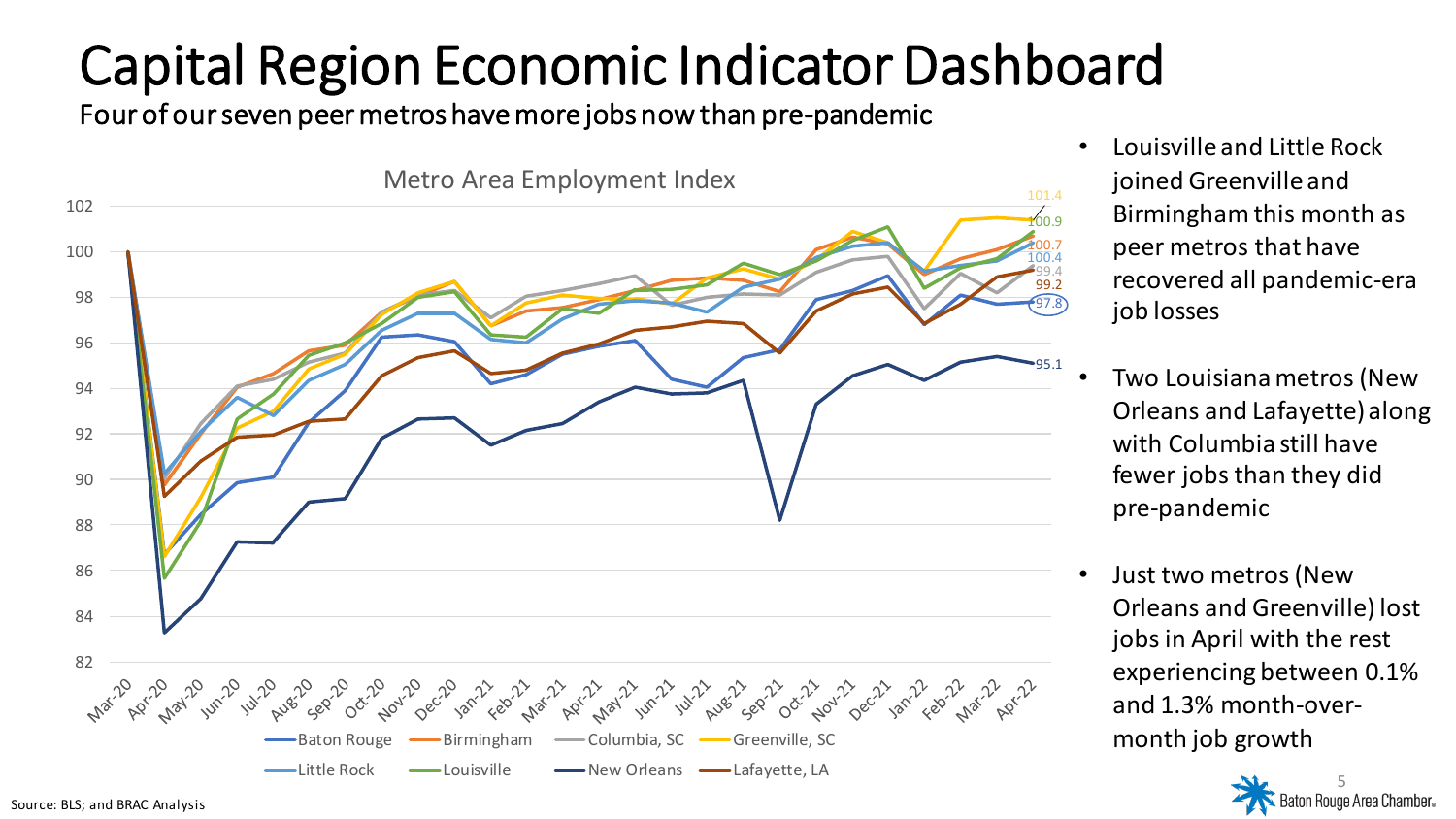There are 2.4 job postings for each unemployed worker across Baton Rouge



- April's 3.1% unemployment rate is tied with December 2021 for BR's lowest unemployment rate on record (dating back to 1990)
- Job postings declined slightly this month but remain historically high
- Unemployment claims ticked up slightly over the past couple weeks but remain ~7% below pre-pandemic levels
- The three job titles featured most frequently in job postings are Assistant Store Managers (235 postings), Lead Sales Associates (213), and Customer Service Representatives (213)

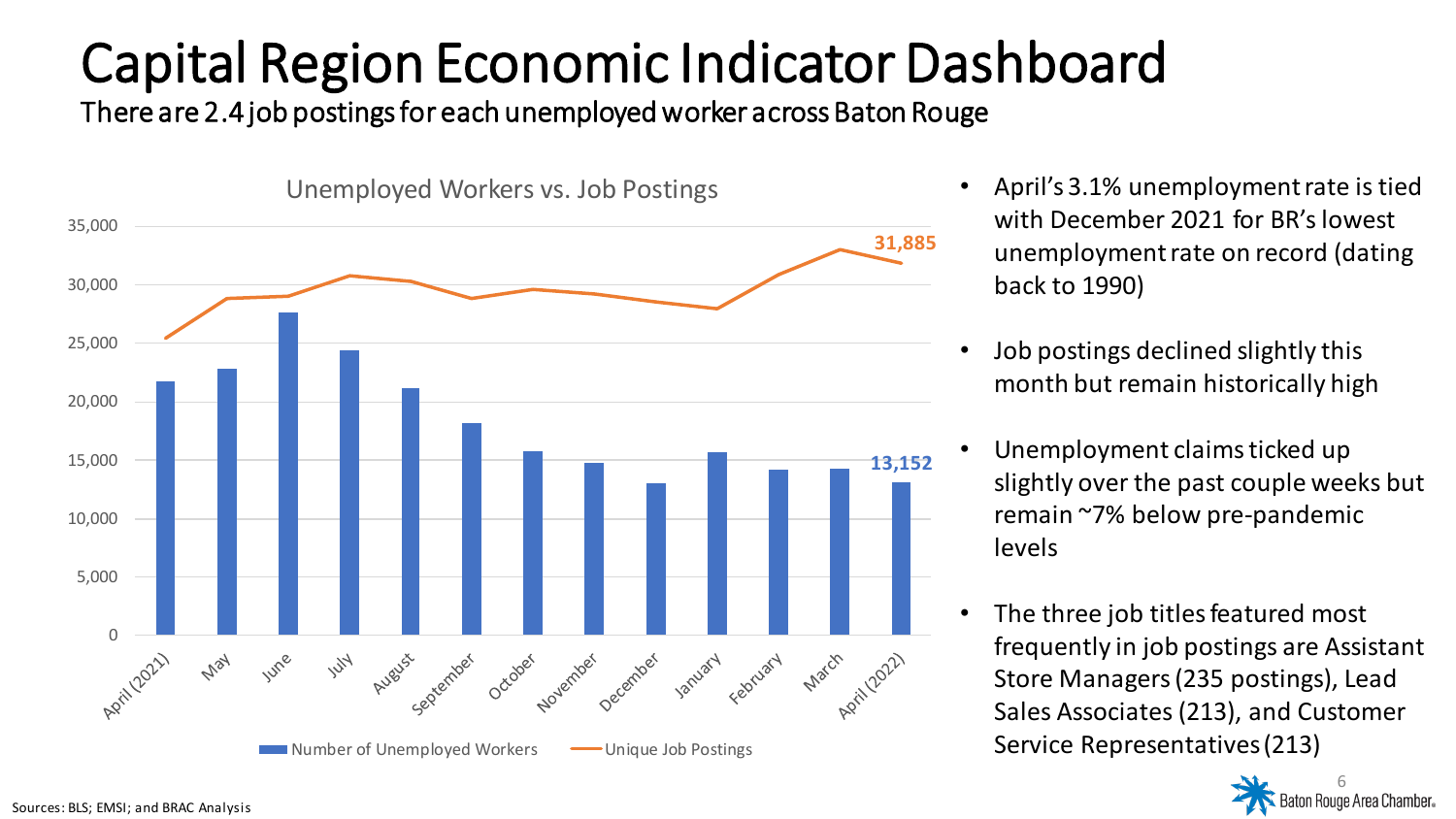How has travel been impacted during the pandemic?

#### **Hotel Occupancy**



#### **Revenue** May 22 - 28



- 2022 occupancy and revenues are up compared to prepandemic occupancy and revenues
- Revenues remain higher than 2021 figures while occupancy dipped slightly below 2021 levels
- Occupancy rates in Baton Rouge were about 7% lower than the national average for the week ending May 28

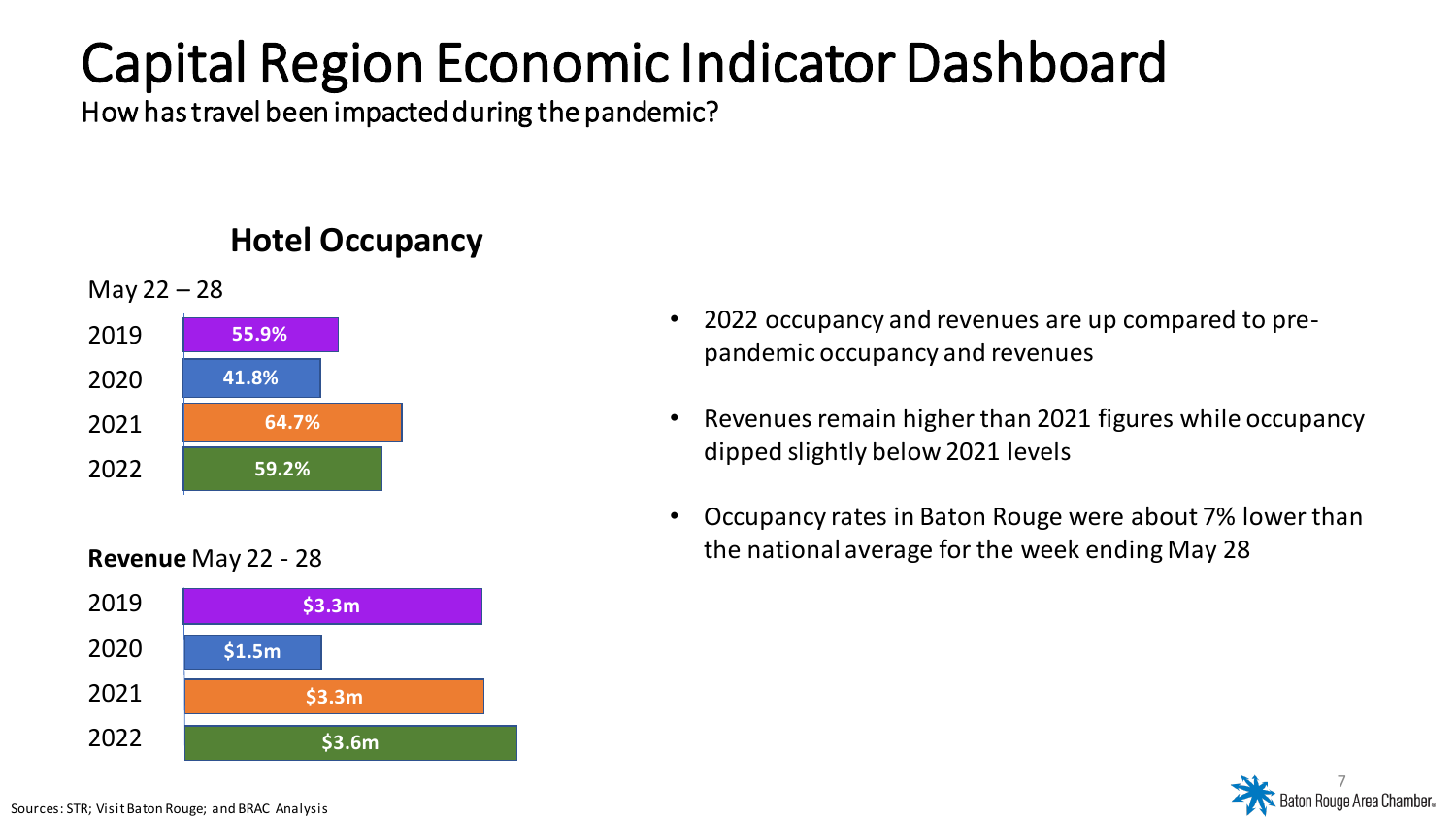#### How has travel been impacted during the pandemic?



- Eight of nine Capital Region parishes are currently seeing reduced workplace travel levels relative to pre-pandemic led by Iberville (-34%), West Feliciana (-26%), and East Baton Rouge (-20%)
- Travel to retail and recreation establishments fell for the first time in four months